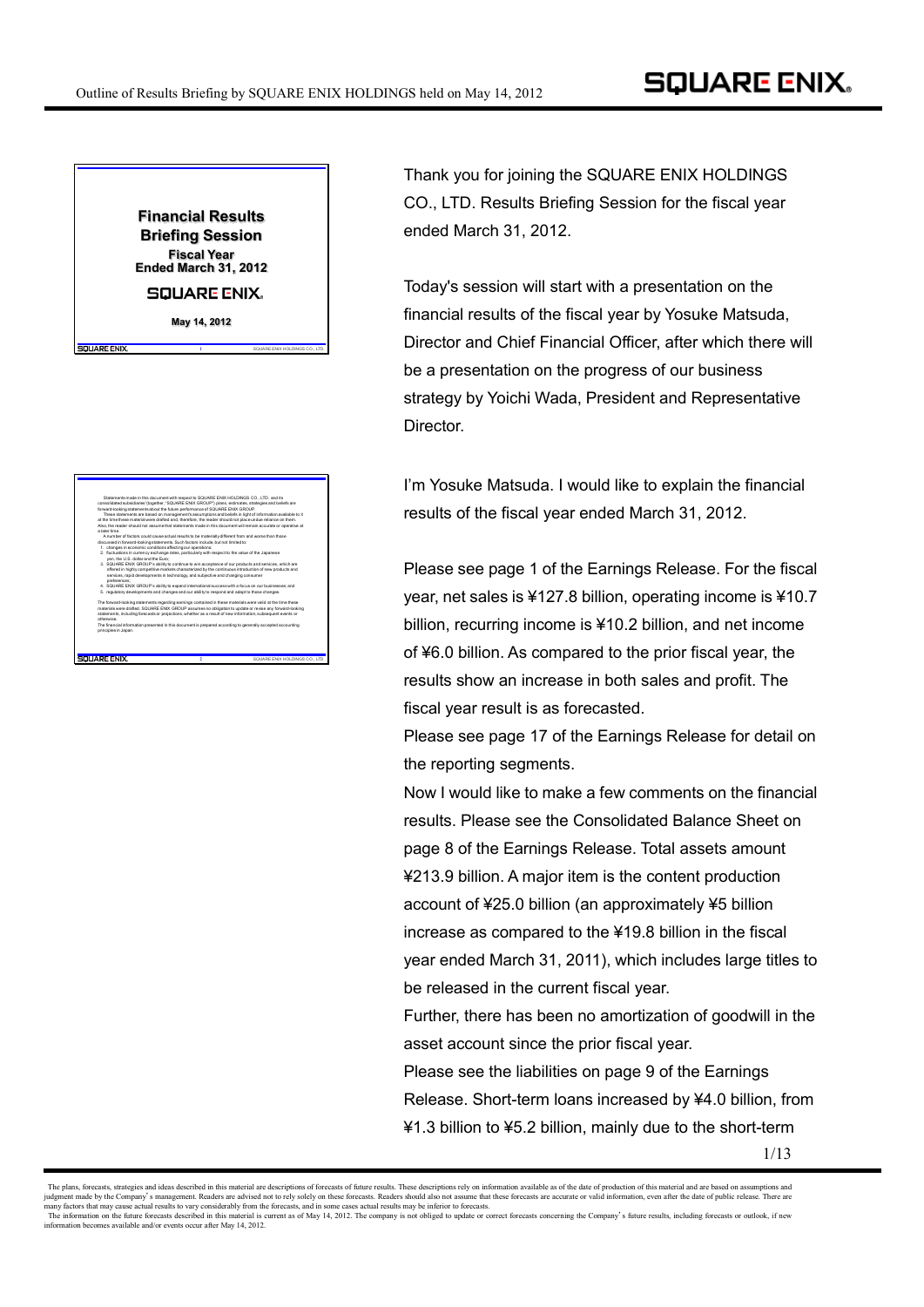funding for the development studios in Europe. The foreign currency translation adjustment account in the total net assets increased to ¥8.6 billion due to the strong yen rate, and relates to the variable exchange rate on foreign investments.

Please see the Consolidated Income Statement on page 10 of the Earnings Release. There is a foreign exchange loss in the non-operating expenses. For the fiscal year ended March 31, 2011, we posted ¥2.1 billion loss as a result of the stronger yen rate. Although the appreciation of yen had been developing, the yen weakened near the end of the fiscal year ended March 31, 2012 resulting in a foreign exchange loss of ¥0.5 billion.

In the fiscal year ended March 31, 2011, we had recorded an extraordinary loss of approximately ¥16.0 billion; however, the loss item for the fiscal year ended March 31, 2012 is back to a normal state. We had completed most of loss dispositions in the fiscal year ended March 31, 2011 and no significant changes have been made in the FY2012 fiscal year.

Total net assets is ¥137.2 billion while total assets is ¥213.9 billion.

Please see the Consolidated Statements of Cash Flows from page 15. Cash flows from operating activities is ¥6.7 billion, from the ¥14.8 billion in the fiscal year ended March 31, 2011, mainly due to the increase in working capital at year-end.

Dividends remain stable at ¥10 per share for the second half of the year, and ¥20 yen per share for both fiscal years ended March 31, 2011 and March 31, 2012. Lastly, I would like to explain the consolidated forecast for the fiscal year ending March 31, 2013. During the second half of the year, we are forecasting net sales of ¥76.0 billion, operating income, recurring income, and net income of ¥0, respectively. For the fiscal year ending

The plans, forecasts, strategies and ideas described in this material are descriptions of forecasts of future results. These descriptions rely on information available as of the date of production of this material and are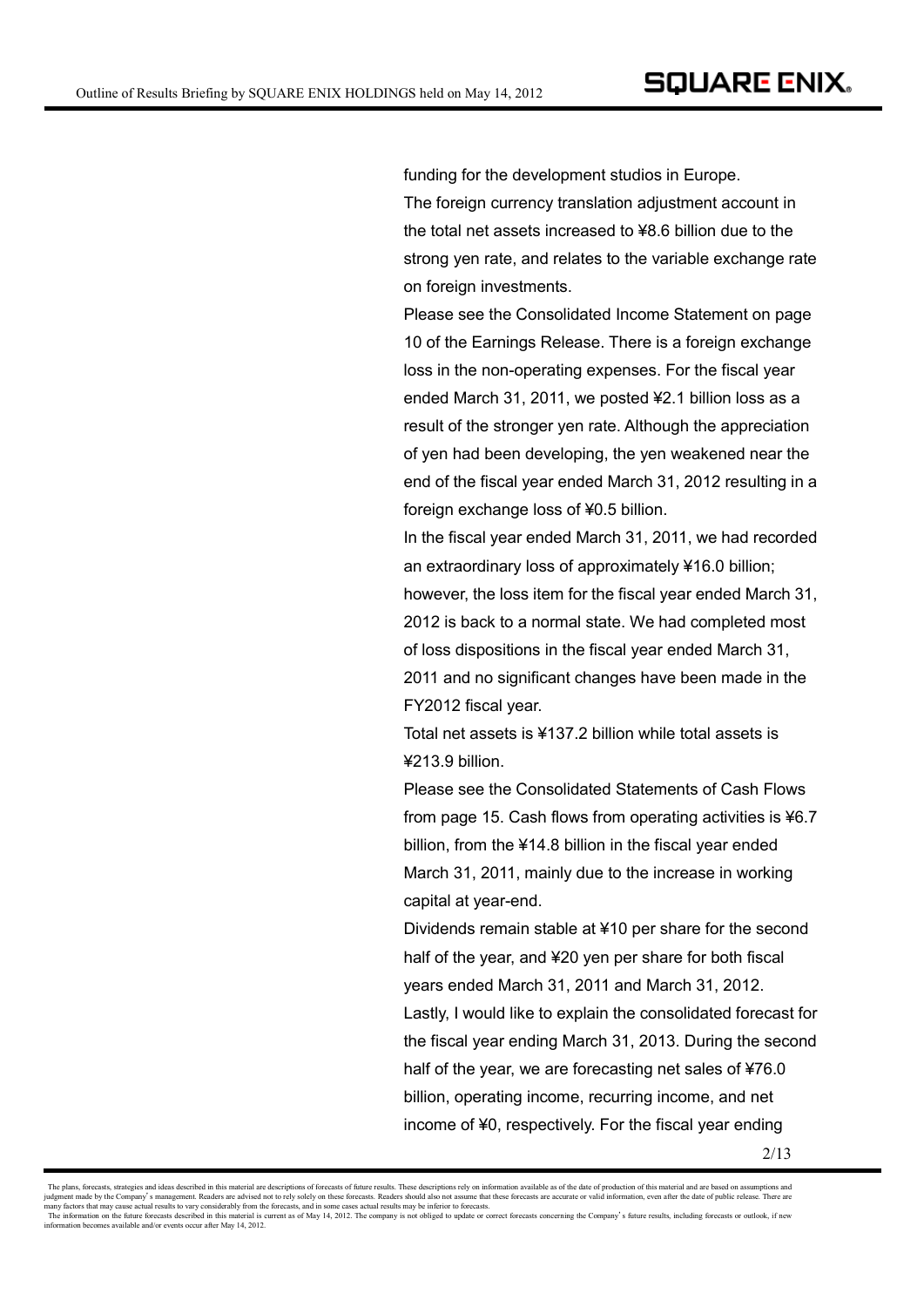



March 31, 2013, we are forecasting net sales of ¥165.0 billion, operating income and recurring income of both ¥15.0 billion, and net income of ¥9.0 billion.

Next, Wada will speak.

First, I'd like to show the net sales by business segment for the five fiscal years.

We are not expecting large increase in sales from the Amusement and Publication segment going forward, but rather improve efficiency and increase profit. Additionally, we are pursuing synergy of human resources between the Amusement segment and the Digital Entertainment segment.

The Digital Entertainment segment, our core business profits, generates significant part of profit, and drives our growth. Thus, we strive to increase both sales and profit in this area.

This slide shows operating income by business segment. The polygonal line shows the operating income at the consolidation level, which is calculated by adding up the operating margin of all the business segments and subtracting the eliminations or unallocated cost at the corporate level. On a side-note, the eliminations or adjustment at the corporate level ranges from approximately ¥8.0 billion to ¥9.0 billion a year.

Next, I would like to comment on the individual business segments.

The profit contribution by the Amusement segment is increasing. Although net sales have not changed substantially, we are putting our best efforts in reducing cost by changing the cost structure.

The plans, forecasts, strategies and ideas described in this material are descriptions of forecasts of future results. These descriptions rely on information available as of the date of production of this material and are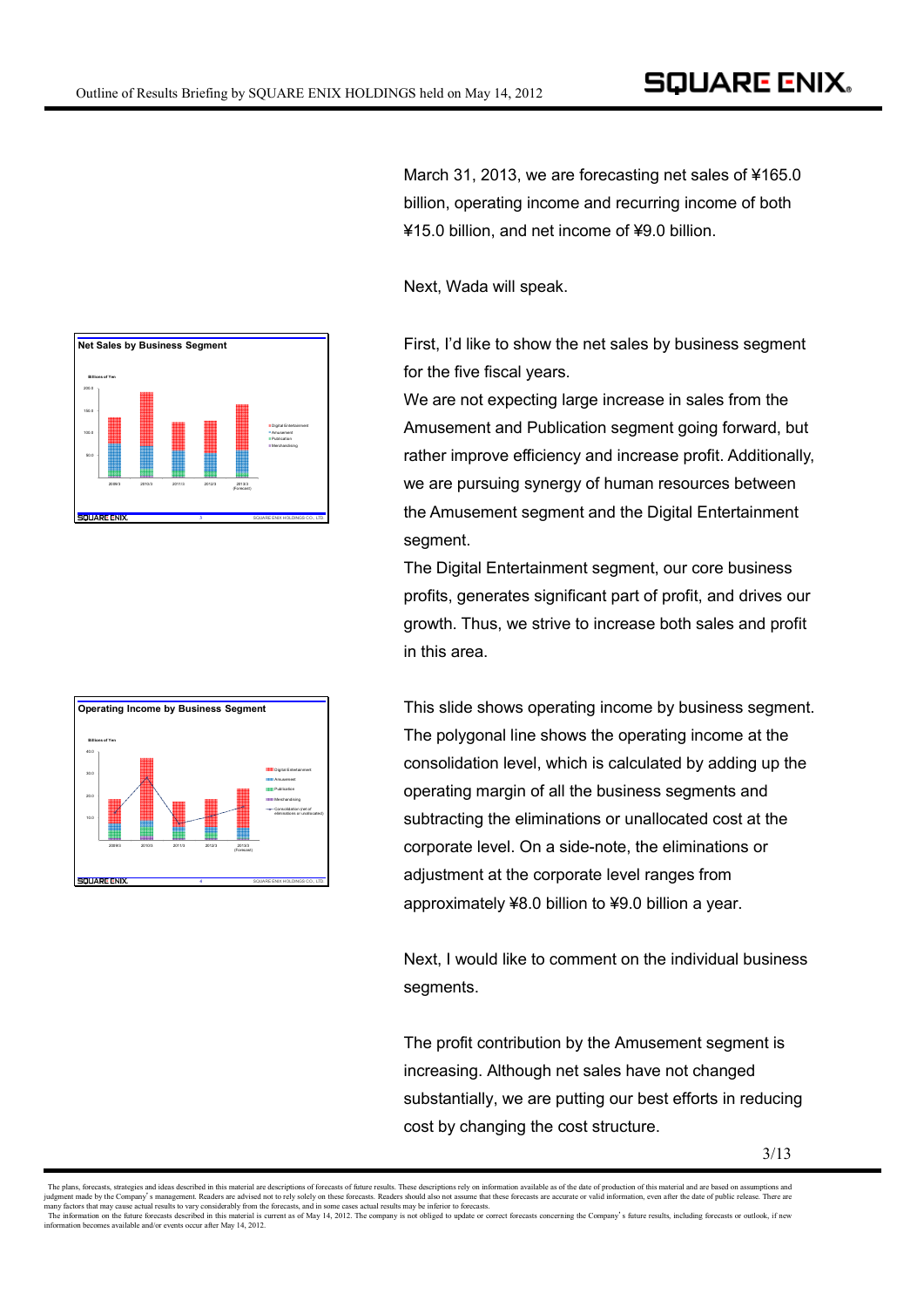Upon the release of a hit game machine, profit is made. Thus, we shall release these hits on a constant basis. As many manufacturers are withdrawing from the industry at a far higher rate than the slowing down of the market in the amusement area, we have a chance for success.

Publication segment's profit has gradually decreased from the peak marked in the fiscal year ended March 31, 2010, and continues to wane for the fiscal year ending March 31, 2013. After FULL METAL ALCHEMIST's phenomenal success, we have been constantly releasing hit titles such as KUROHITSUJI*,* SOULD EATER, and INU x BOKU SS. In order to release a definite hit title, we have expanded the number of monthly magazine and anime air, through which fixed cost is incurred. This is a structural issue that we have not found revenue upside potential yet, and therefore experience increasingly lower profit margin.

Previously, Digital Entertainment segment has been segregated into 3 segments: Game, Online, and Mobile Content. Due to the changing business model, the separation of those segments did not appear correct and as such, we have combined them into one business segment. However, as it would be too difficult to determine the composition within the Digital Entertainment segment, we are providing supplemental information for a better understanding of the current business condition. Please note, however, that the breakdown within the Digital Entertainment segment would be difficult to be classified in the same manner going forward due to the changing business environment. Again, the supplementary information is provided for a clearer perspective on the company's business condition, strategic direction, risk factors, and upsides, etc.

The plans, forecasts, strategies and ideas described in this material are descriptions of forecasts of future results. These descriptions rely on information available as of the date of production of this material and are judgment made by the Company's management. Readers are advised not to rely solely on these forecasts. Readers should also not assume that these forecasts are accurate or valid information, even after the date of public rel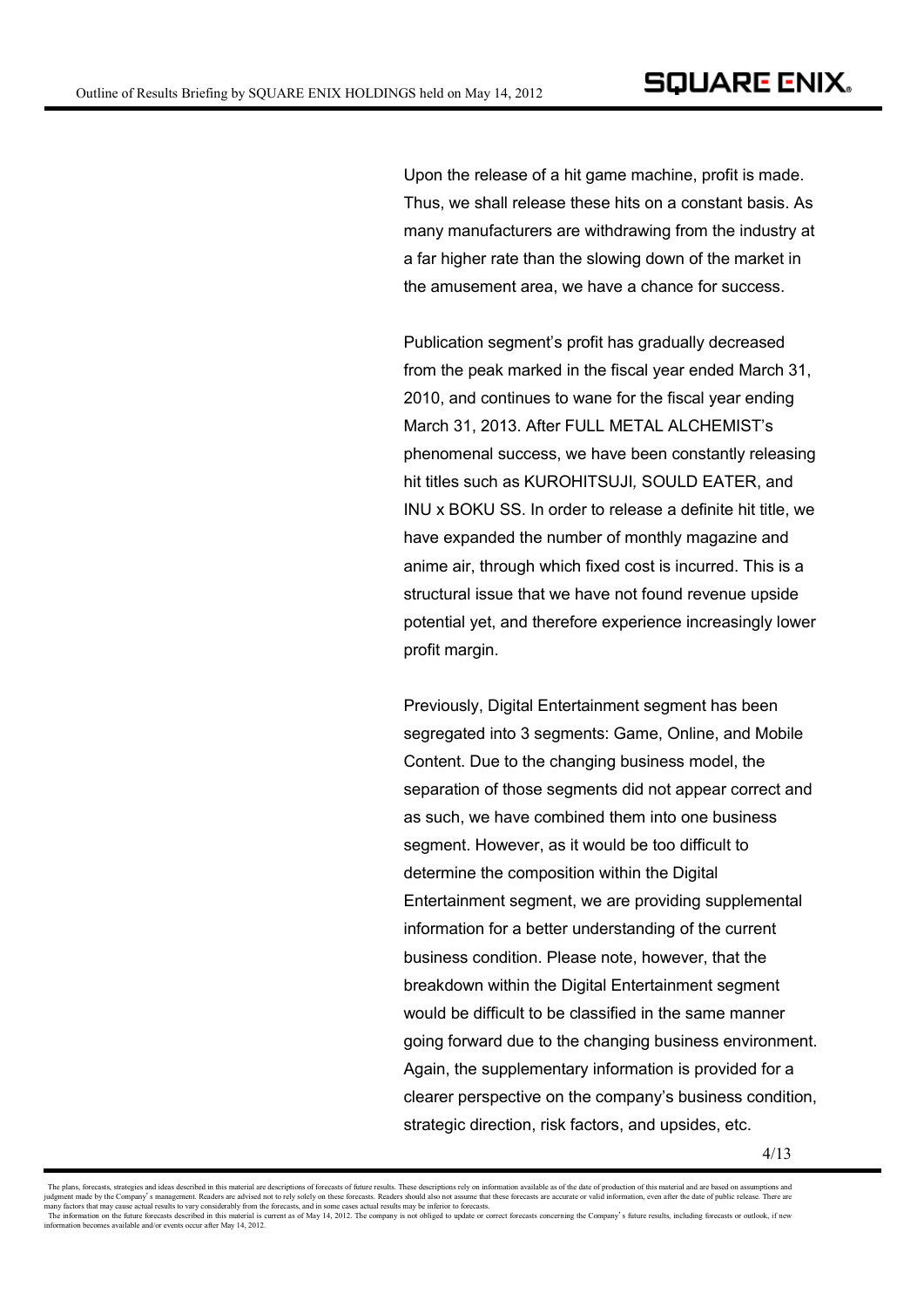

We have not changed the strategic pillars. Today I will not explain the individual items provided here as it is reflected in all business operation.



**Digital Entertainment Segment This shows the breakdown of sales within the Digital** Entertainment segment.

> As previously mentioned, this is supplemental information and the name of the sub-segment is temporary. The business segment is classified into 3 sub-segments – MMO, HD, and Social – based on the different business challenges of these varying fields. Different challenges require different countermeasures and it is best if you could view it as a grouping of our internal organizations. Firstly, on MMO. In addition to FINAL FANTASY ("FF") XI and FFXIV, DRAGON QUEST ("DQ") X will be released in the current fiscal year. FANTASY EARTH ZERO, which is a licensing-out title, is also included. Originally, we expected this area to be a stable revenue source. When this area was classified as Online business segment in the past, operating profit of ¥5.0 billion to ¥6.0 billion was generated mainly by FFXI, and even peaked at ¥6.8 billion. As MMO requires substantial amounts of up-front investment and operational expenses, it was our plan for the near future to put our efforts into our assured two IP titles – FFXIV and DQX – and expect an operating profit of ¥10.0 billion combined. It was our goal to generate stable revenue from MMO first and then to increase opportunities of revenue by changing the business model for HD games, and on top of them, to aim for the upside on the new genre of games. However,

The plans, forecasts, strategies and ideas described in this material are descriptions of forecasts of future results. These descriptions rely on information available as of the date of production of this material and are information becomes available and/or events occur after May 14, 2012.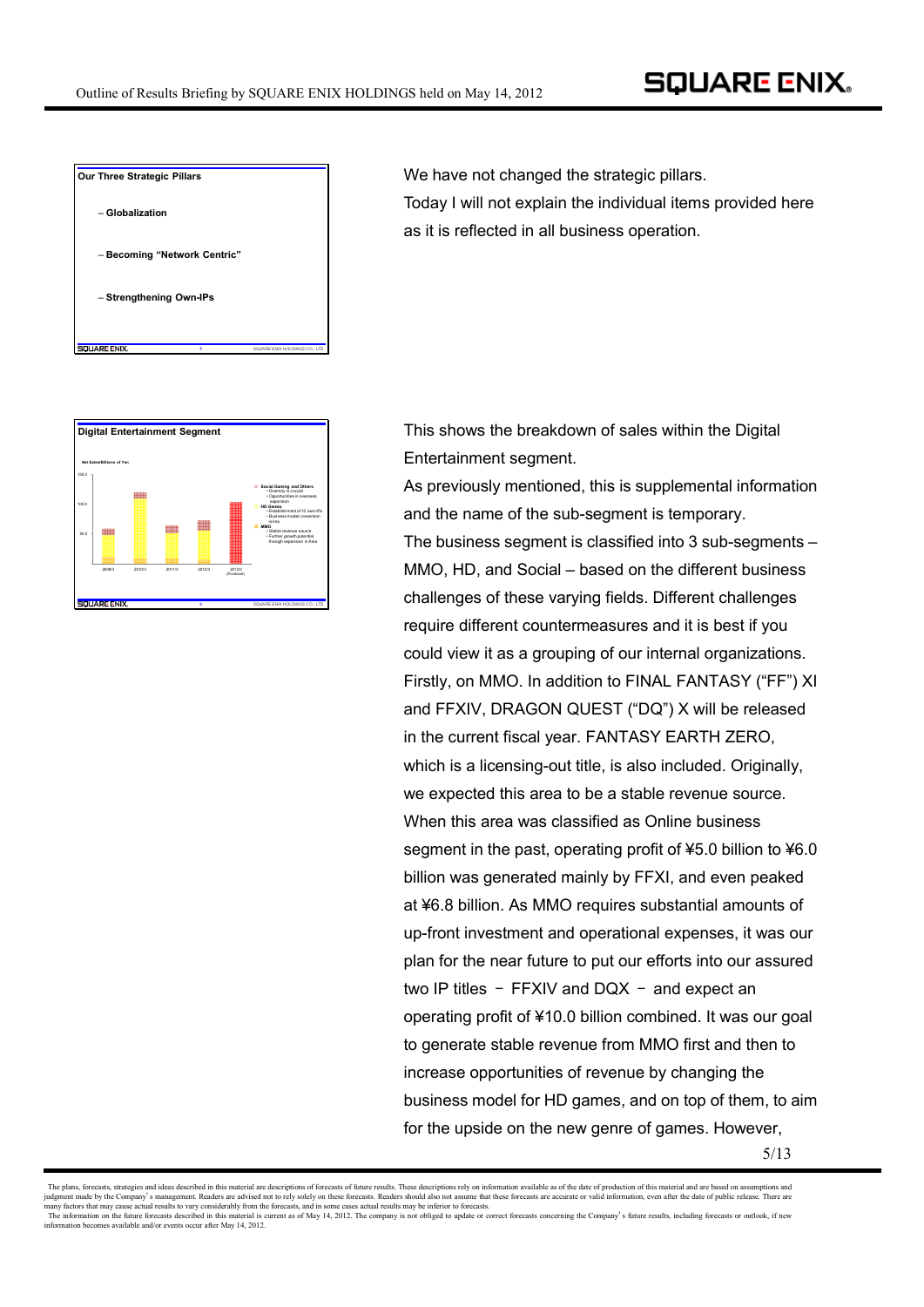upon the launch of FFXIV in 2010, we experienced a 'regretful hit.'

For the revitalization of the FF brand, we decided not to shutdown FFXIV and to continue the services while adding improvements at the same time as rebuilding the game from scratch.

As a result of the decision we made, it was inevitable to move the resources within the HD game to FFXIV and new title releases have suffered for 2 to 3 years. The progress of the rebuild has been very well, and is ready to be launched in the current fiscal year. Taking into consideration the improvement factors from FFXI, we have decided to include negotiations with Shanda for FFXIV and further into Asia. Although no definite plan is set for DQ, we would like to expand the operation of the title overseas as well. However, assessing from the operating profit basis in the current fiscal year, the impact would not be robust. In the instance with FFXIV, it is difficult to collect profit while in operation, and we have only started billing just recently. DQX, too, will have the same accounting treatment as the other package software games by expensing its costs upon release. As such, operating profit will have an

Next onto HD games. "High-definition game" is a coined word. The business model in this area is drastically changing. Instead of burning discs and selling off to the customers, the business model is changing to maintain continuous transactions with the customers. Although this is an opportunity to increase revenues, maintaining customer relations is difficult. Further, as there is limitation to the available time a customer allocated to the game-playing and the number of games one can play, there would be severe competition on consumer attention

upward effect from the next fiscal year onwards.

The plans, forecasts, strategies and ideas described in this material are descriptions of forecasts of future results. These descriptions rely on information available as of the date of production of this material and are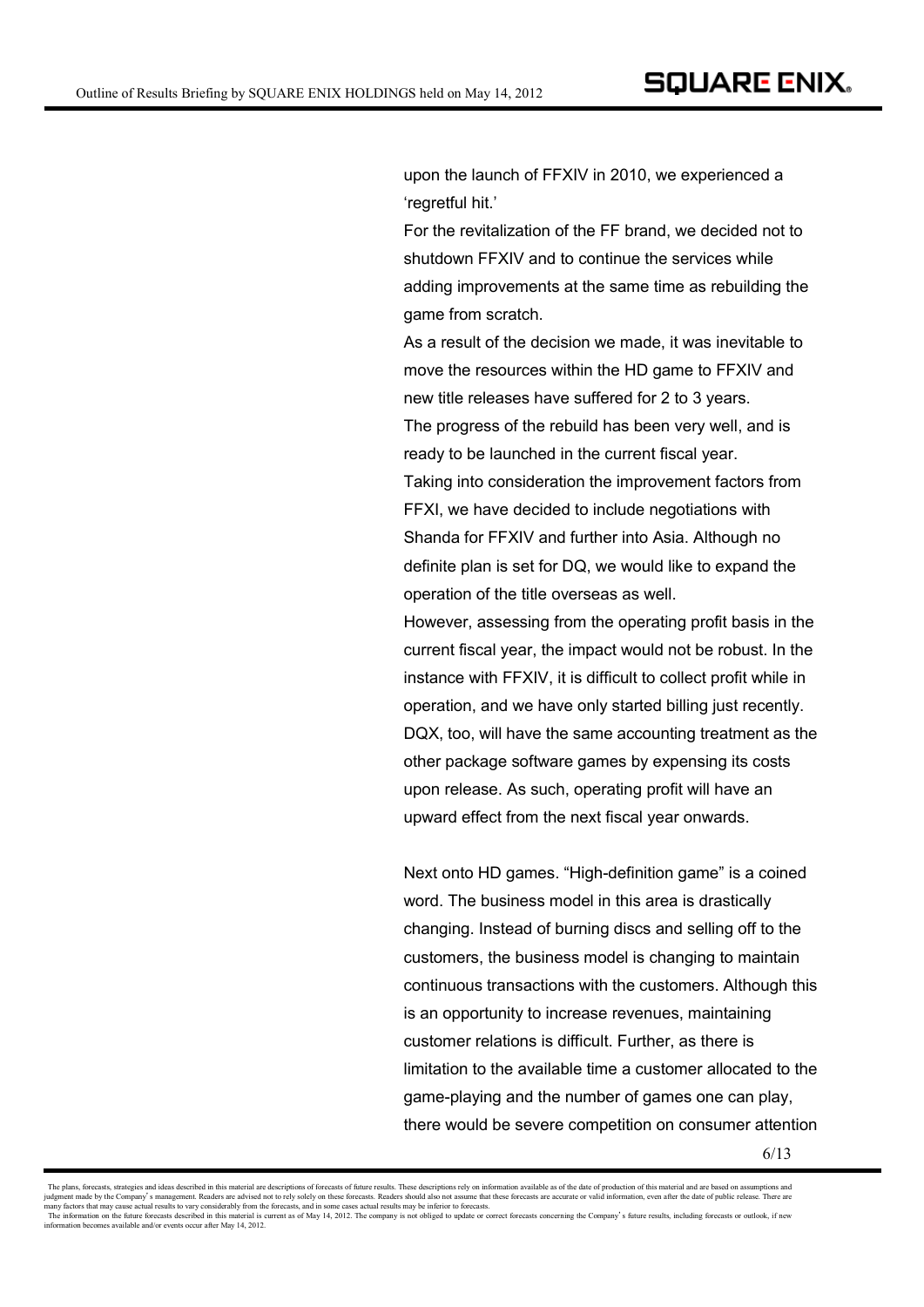and loyalty. As a result, we are concentrating on 2 key factors – how to change the business model and how to narrow down to hit IPs that enable us to maintain continuous relationship with customers. In relation to the change in the business model, we have already progressed in terms of distribution. For example, full-download of games. It is important, above all, to determine the appropriate revenue model, which is diversified in the current market whether it would be additional payable download content, micro-transactions, and/or a fixed monthly subscription fee. As game creators have to keep this in mind in the planning phase of game development, we need additional efforts to change their mindset.

We have considered the inclusion of PDLC in all projects from about a year and a half ago but it is not structured to be a key revenue factor. Our efforts are not enough if creators consider it just as a 'free gift.' The trend is similar to the multi-play feature for hand-held game machines in the past, which was implemented in almost every game but no hits came about due to the notion that the feature was an added bonus. Although many people even felt negative about the multi-play, games such as MONSTER HUNTER has conversely, enjoyed success – this cycle is common in the entertainment industry. Now, HD games are experiencing a similar phenomenon. Game publishers are used to the traditional package business model and the new concept of PDLC is being regarded as a kind of supplemental content. It is likely that creators who could breakout from this spell would be the next star in the industry. We too, are currently transforming rapidly. We have thoroughly assessed the changes in business direction from about 2 years ago, and starting next year or the year after, we feel that we could provide the results. Due to disc price increasingly lessening, revenue would

The plans, forecasts, strategies and ideas described in this material are descriptions of forecasts of future results. These descriptions rely on information available as of the date of production of this material and are information becomes available and/or events occur after May 14, 2012.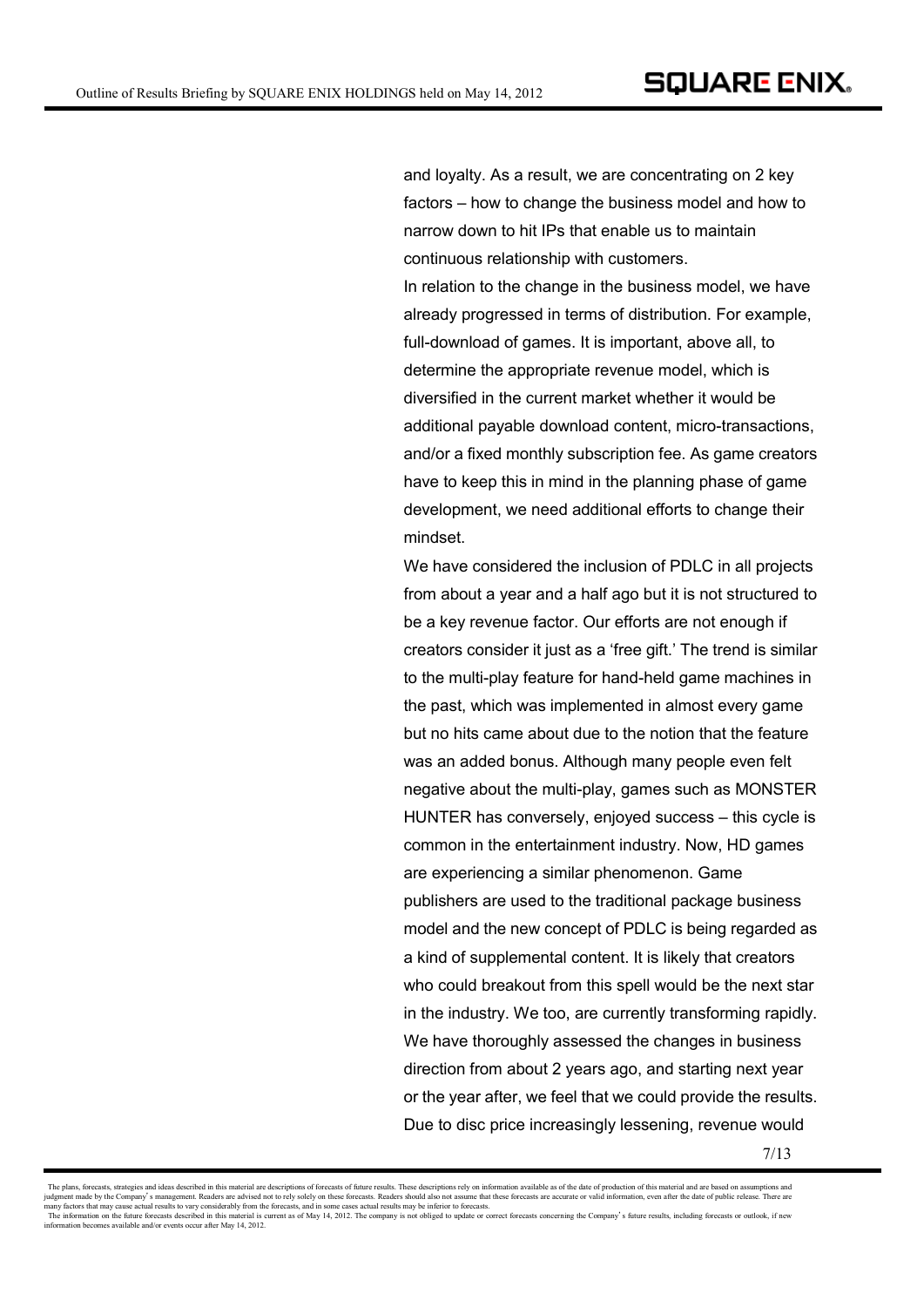also lessen accordingly if the same business model is used. As there is also a limit to the amount of time a customer has and fewer titles played as a result, fierce competition awaits.

It is essential to maintain strong and continuous relationship with customers and a change in the revenue model is crucial.

On the slide, the term Social Gaming and Others is used. This signifies whether a game is based on social elements, or whether a game is designed to provide players with unique experiences by connecting with each other within the game, instead of whether it being mobile or not.

Good results have shown within this area. We began planning from about 2 years ago and results were shown from the last half of the fiscal year just ended. Positive results are continuously showing in the current fiscal year as well and we expect further growth in this area. We believe that diversification is the key in this area as customers will get bored easily if provided with similar game designs or mechanisms when playing the game. As such, we operate by having about 7 different organizations.

We consider it a chance and also a challenge that our North America and European operations require some catch-up in this area. Beginning this fiscal year onwards, we are aiming for an upside on revenue from the development teams in the North America and European regions.

We will not disclose the breakdown of the operating profit. Our current organization is structured with a focus on HD games. The organization and mission statements will

The plans, forecasts, strategies and ideas described in this material are descriptions of forecasts of future results. These descriptions rely on information available as of the date of production of this material and are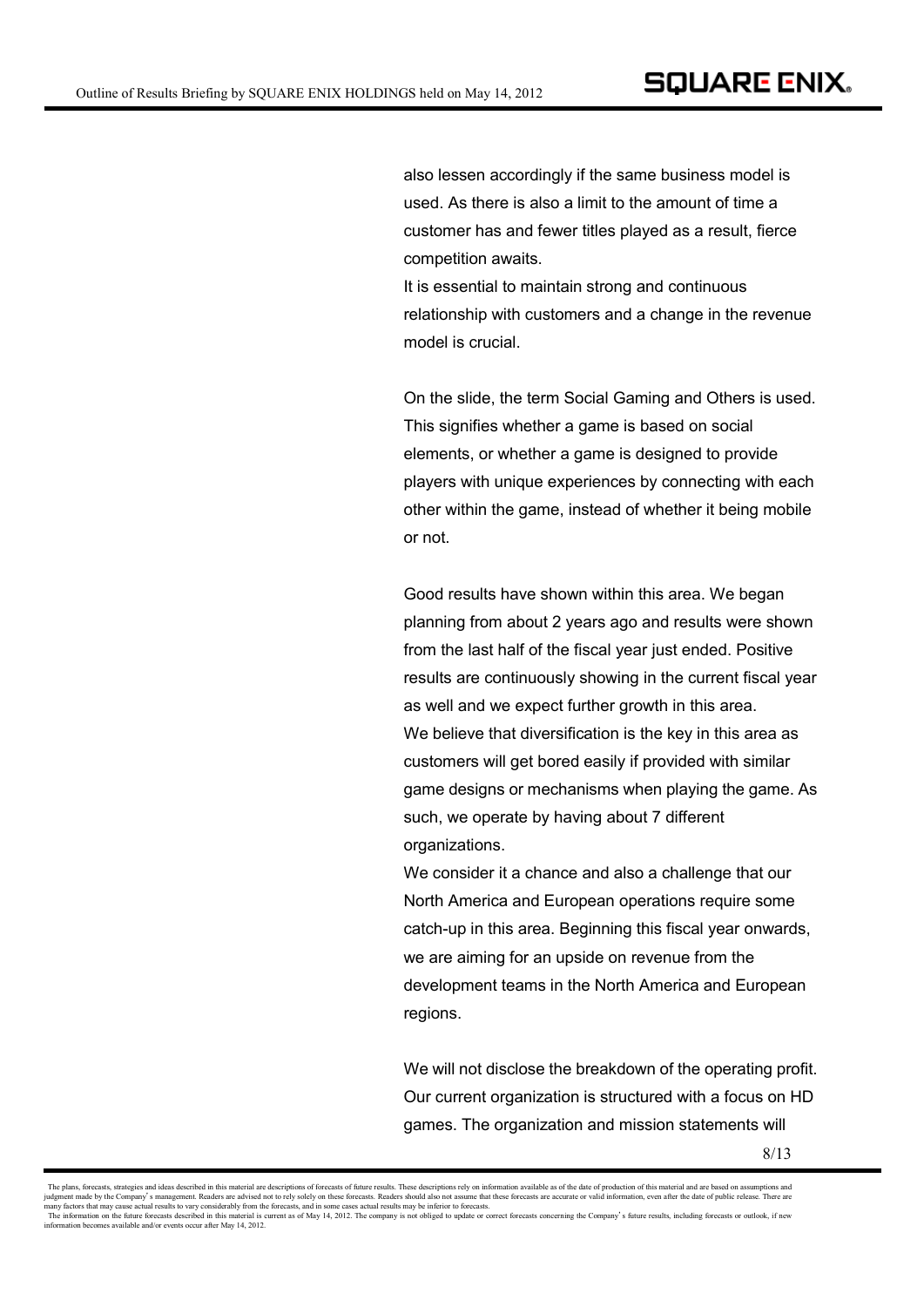| <b>Digital Entertainment Segment</b><br>-Social Gaming and Others |                       |                             |                                                                                                         |  |  |  |
|-------------------------------------------------------------------|-----------------------|-----------------------------|---------------------------------------------------------------------------------------------------------|--|--|--|
| Title                                                             | Release<br>Date       | Registered<br><b>Lisers</b> | <b>Remarks</b>                                                                                          |  |  |  |
| NICOTTO TOWN                                                      | September<br>2008     | 1.000K                      | WebMoney Award 2010 Grand Prix                                                                          |  |  |  |
| <b>SENGOKU IXA</b>                                                | <b>August</b><br>2010 | <b>900K</b>                 | WebMoney Award 2011 Grand Prix<br>New title for smartph one released<br>in April 2012                   |  |  |  |
| <b>MONSTER X DRAGON</b>                                           | December<br>2011      | <b>200K</b>                 | Ongoing updates and campaigns in<br>progress to boost experience                                        |  |  |  |
| <b>FINAL FANTASY RRIGADE</b>                                      | January<br>2012       | 2.000K                      | Over 1 million users within one.<br>month of release                                                    |  |  |  |
| Kaku-San-Sei MILLION<br><b>ARTHUR</b>                             | April<br>2012         | 300K                        | Top sales achieved on iTunes store<br>Over 300 thousand registered users<br>within one-month of release |  |  |  |
|                                                                   |                       |                             |                                                                                                         |  |  |  |
| SQUARE ENIX.                                                      |                       | ŋ                           | SQUARE ENIX HOLDINGS CO., LTD.                                                                          |  |  |  |

| Digital Entertainment Segment-HD Games               |       |                         |       |       |                                |
|------------------------------------------------------|-------|-------------------------|-------|-------|--------------------------------|
| <b>Units Sold by Region</b><br>Years Ending March 31 |       |                         |       |       | (Millions of Units Sold)       |
| Region                                               | 2009  | 2010                    | 2011  | 2012  | 2013<br>(Forecast)             |
| Japan                                                | 5.19  | 11.70                   | 6.49  | 5.58  | 3.90                           |
| N. America                                           | 3.96  | 7.59                    | 4.74  | 6.74  | 7.60                           |
| Europe                                               | 2.38  | 7.20                    | 5.43  | 5.11  | 7.30                           |
| Asia, etc.                                           | 0.08  | 0.17                    | 0.19  | 0.23  |                                |
| Total                                                | 11.61 | 26.66                   | 16.85 | 17.66 | 18.80                          |
| (As reference)                                       | 36.4  | 100.2                   | 42.1  | 49.0  | (Billions of Yen)              |
| <b>Net Sales</b>                                     |       |                         |       |       |                                |
|                                                      |       |                         |       |       |                                |
| <b>SQUARE ENIX.</b>                                  |       | $\overline{\mathbf{x}}$ |       |       | SQUARE ENIX HOLDINGS CO., LTD. |

need to be changed according to the evolving businesses, implicating that revenue/cost allocation under managerial accounting need to be changed as well. If we change the organizational structure, revenue/cost allocation under managerial accounting will change, and operating profit will also change. We feel that it would be misleading to disclose the operating profit at this time.

I will go over each one briefly.

In social gaming, the number of cumulative registered users is increasing. It is not always the case that registered users is important as each game has different KPI. Indicators such as number of users incoming per month, number of users leaving per month, number of users staying, and how many of those who stay are active and the frequency of those who purchase items within the game are important. These KPIs will become the source of competitiveness advantage. The titles presented on this slide were developed by different teams. A number of different types of games will continuously be released going forward.

Next I will speak about HD games.

Full download has been increasing in number, however, is not reflected on this slide. PDLC is also not included in here. As such, this slide does not give an accurate reference but as we receive a number of requests for this information, we have decided to include this in our slide presentation.

What is important at the end is whether hundreds of thousands of or even millions of customers are active within the Square Enix Group, and how it is growing in size. The rest is left to a simple multiplication of the

The plans, forecasts, strategies and ideas described in this material are descriptions of forecasts of future results. These descriptions rely on information available as of the date of production of this material and are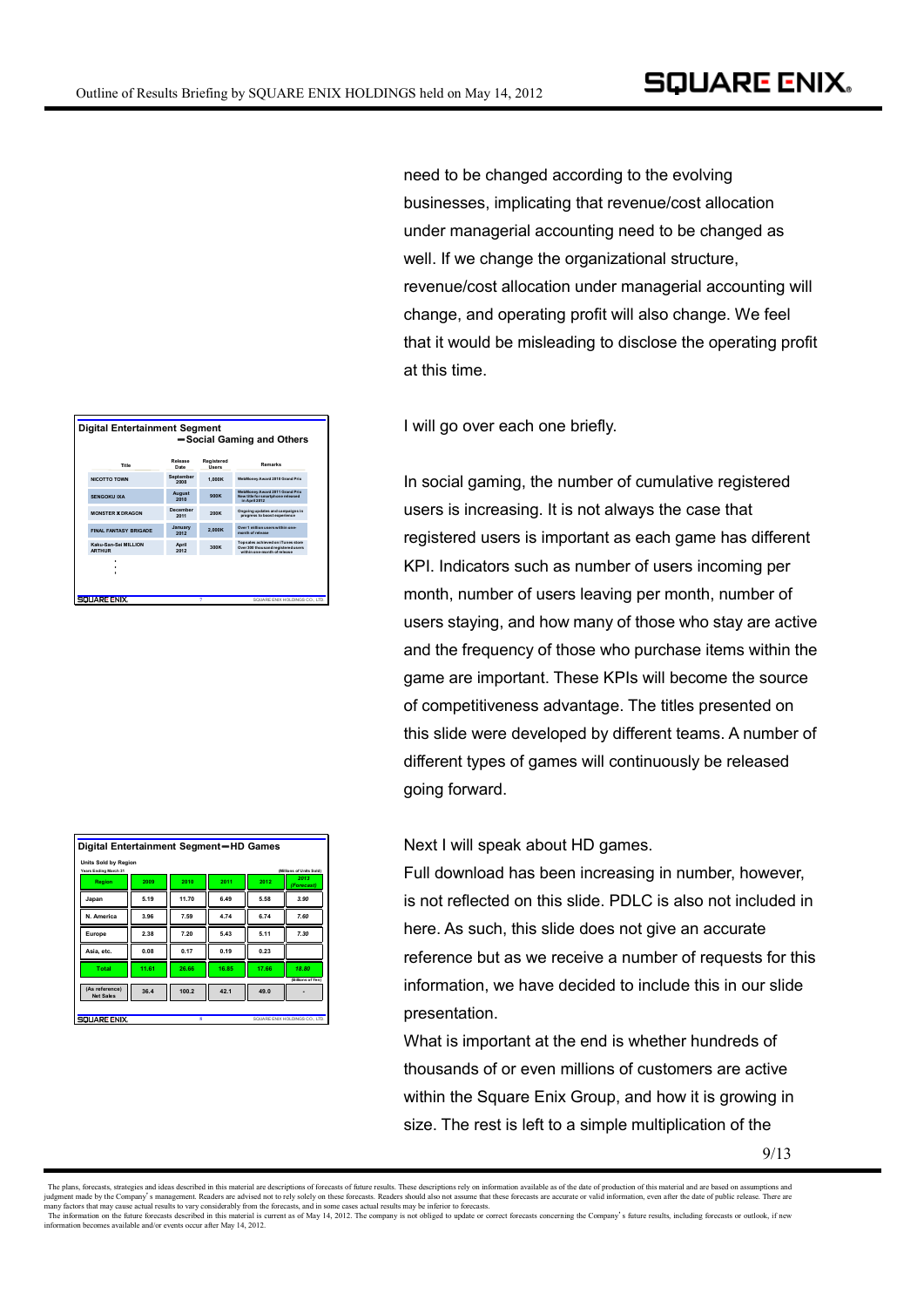|                                                        | ligital Entertainment Segment-HD Games |                  |                                                                  |  |  |  |  |  |
|--------------------------------------------------------|----------------------------------------|------------------|------------------------------------------------------------------|--|--|--|--|--|
| Title                                                  | Region                                 | Platform         | Release Date<br>(scheduled)                                      |  |  |  |  |  |
| <b>DRAGON QUEST MONSTERS</b><br>Terry no Wonderland 3D | .IP                                    | 3DS              | May 31                                                           |  |  |  |  |  |
| <b>HEROES OF RUIN</b>                                  | <b>NA.EU</b>                           | 3DS              | Jun. 15 (EU)<br><b>Jul. 17 (NA)</b>                              |  |  |  |  |  |
| THEATRHYTHM FINAL FANTASY                              | <b>NA.EU</b>                           | 3DS              | Jul. 3 (NA), Jul. 6 (EU)<br>(Released on Feb. 16, 2012 for JP)   |  |  |  |  |  |
| KINGDOM HEARTS 3D<br>[Dream Drop Distance]             | <b>NA.EU</b>                           | 3DS              | Jul. 20 (EU), Jul. 31 (NA)<br>(Released on Mar. 29, 2012 for JP) |  |  |  |  |  |
| DRAGON OUEST X<br>Mezameshi Itsutsu No Shuzoku Online  | .IP                                    | <b>Wii/Wiill</b> | Aug. 2 (for Wii)                                                 |  |  |  |  |  |
| SLEEPING DOGS                                          | <b>NA.EU</b>                           | PS3/Xbox360/PC   | Aug. 14 (NA)<br>Aug. 17 (EU)                                     |  |  |  |  |  |
| HITMAN: ARSOL UTION                                    | <b>JP.NA.EU</b>                        | PS3/Xbox360/PC   | <b>Nov. 20 (NA, EU)</b><br>2012 (JP)                             |  |  |  |  |  |
| <b>TOMR RAIDER</b>                                     | JP.NA.EU                               | PS3/Xbox360/PC   | Jan.-Mar. 2013 (NA, EU)<br>2013 (JP)                             |  |  |  |  |  |
|                                                        |                                        |                  |                                                                  |  |  |  |  |  |

・・・・

**SQUARE END** 

**9** SQUARE ENIX HOLDINGS CO., LTD.

| $D$ igital Liitel tallilleilt Seginelit — Mim $O$                                                                          |                                       |                                                       |
|----------------------------------------------------------------------------------------------------------------------------|---------------------------------------|-------------------------------------------------------|
| - DRAGON QUEST X                                                                                                           |                                       |                                                       |
| • Beta test going smoothly (started on Feb. 23, with<br>16,000+ players)                                                   |                                       |                                                       |
| • Release and operation start on Aug. 2 (Wii ver.)                                                                         |                                       |                                                       |
| - FINAI FANTASY XIV                                                                                                        |                                       |                                                       |
| in Jan., 2012 (launched in Sep., 2010)                                                                                     |                                       | • Current version: Subscription-based billing started |
| • New version                                                                                                              |                                       |                                                       |
| - PS3 version release                                                                                                      | - Beta test start in Oct.- Nov., 2012 |                                                       |
|                                                                                                                            |                                       | - Subscription-based billing start at the same time   |
| • Preparation going smoothly for operation in China<br>via strategic alliance with Shanda group (service<br>start in 2013) |                                       |                                                       |
| SQUARE ENIX.                                                                                                               | 10                                    | SQUARE ENIX HOLDINGS CO., LTD                         |

number of paying users and the amount they are spending.

The reason why the North American and the European territories show higher unit sales is due to large title releases of Tomb Raider and Hitman in the current fiscal year.

**Digital Entertainment Segment-HD Games** The lineup listed is what has been announced to the public as of today.

> The major factor is the change in model. It is important to focus on the types of game to develop, and it is also important to focus on how long the player is willing to play the game. Creators, being occupied by changing revenue model, cannot go farther than this point.

> Out of the games listed, THEATRHYTHM has been successful in retaining a stable customer base with a high download rate. Although the total amount of PDLC is minimal considering that it is not a million unit title, such a title is very good in terms of the structure of the business model. It is important to convert this high retention into a profit.

**Digital Entertainment Segment-MMO IN CONSET CONSET EXAMPLE SERVIT FOR A SET A** IN **REGARD** IN **IGGARD** IN **IGGARD** IN **IGGARD** IN **IGGARD** IN **IGGARD** IN **IGGARD** IN **IGGARD** IN **IGGARD** IN **IGGARD** IN **IGGARD** IN **IGGA** success, but 2 big titles will be largely impacting this sub-segment from this fiscal year.

> DQX began its beta testing with about 16,000 people, and is set for release and start of services on August  $2^{nd}$ . Beta is enjoying quite a success currently.

> MMO typically has an image that it is difficult to play, and it is our focus on how to promote it as a traditional DQ title, which sees high potential. If customers see it as a DQ title, it will sell as such; however, if the customer sees it as an MMO, the sales will not be as high. We believe that this is a challenge.

The plans, forecasts, strategies and ideas described in this material are descriptions of forecasts of future results. These descriptions rely on information available as of the date of production of this material and are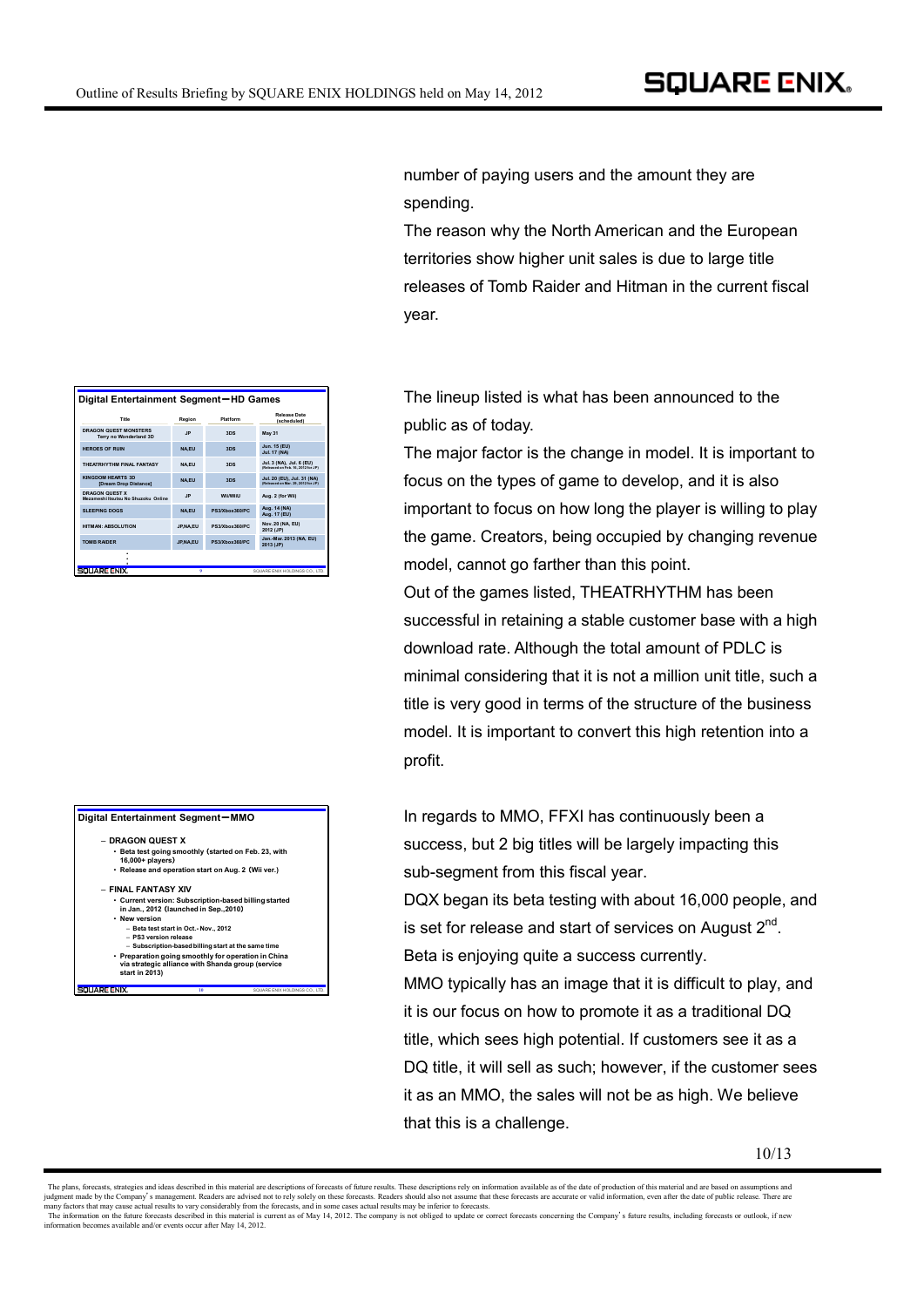As for FFXIV where we launched in September of 2010, upon renovation of the game, we began the billing as of January, 2012 and is currently doing well. Initially 600 to 700 thousand units were sold, but most of the customers who entered the game have exited the game after a short period of time, and the access users have declined. Normally, a failing game will come to an end when billing starts. On the other hand, the number of paying FFXIV users has increased since. As we did not want to charge the customers unfairly by automatically charging at the start of the billing period, we made sure the users have registered once again for the charged game play. We are not disclosing the number of current paying users because would like to avoid a situation where only the difference between the current number and the one at the time of launch has wings.

Fundamental changes have been made to the new FFXIV and the game is expected to begin beta testing from October to November this year. After successful completion of the beta testing, the PS3 version and the new PC version will be concurrently released and launched for charged services.

We believe that we have established a trustful relationship with Shanda, and FFXIV will be launched in China by them as planned.

MMO requires a lot of skills and cost in development, and therefore the entry barrier to this business is very high. We are putting our best efforts to attain stable revenue from this sub-segment.

The plans, forecasts, strategies and ideas described in this material are descriptions of forecasts of future results. These descriptions rely on information available as of the date of production of this material and are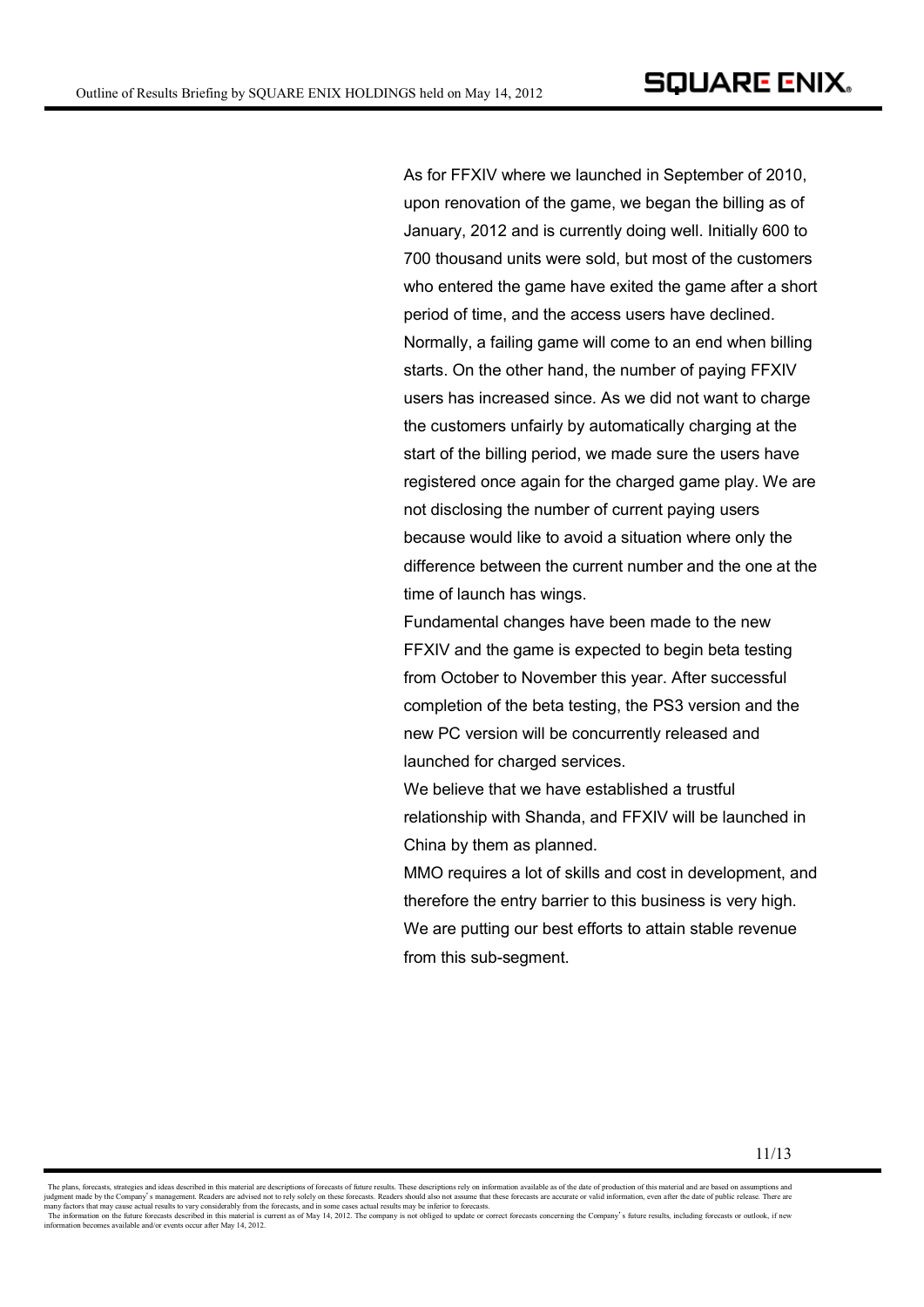

The slides hereon are for reference.

| Full-Year                            |                    |        |                    |      | (Billions of Yen) |
|--------------------------------------|--------------------|--------|--------------------|------|-------------------|
|                                      | <b>Fiscal Year</b> |        | <b>Fiscal Year</b> |      |                   |
|                                      | Ended 3/11         | Y.     | <b>Ended 3/12</b>  | %    | % Change          |
| <b>Net Sales</b>                     | 125.3              | 100%   | 127.9              | 100% | 2%                |
| <b>Operating Income</b>              | 7.3                | 6%     | 10.7               | 8%   | 46%               |
| <b>Recurring Income</b>              | 5.4                | 4%     | 10.3               | 8%   | 91%               |
| Net Income                           | (12.0)             | $-10%$ | 6.1                | 5%   |                   |
|                                      | <b>Fiscal Year</b> |        | <b>Fiscal Year</b> |      |                   |
|                                      | Ended 3/11         | ٩ĸ     | <b>Ended 3/12</b>  | %    | Change            |
| <b>Depreciation and Amortization</b> | 6.6                |        | 5.0                |      | (1.6)             |
| Capital Expenditure                  | 5.4                |        | 5.2                |      | (0.2)             |
| <b>Number of Employees</b>           | 3.297              |        | 3.424              |      | 127               |

|                                                     | <b>By Business Segment</b>      |           |             |               |                            |                                |                           |
|-----------------------------------------------------|---------------------------------|-----------|-------------|---------------|----------------------------|--------------------------------|---------------------------|
| 1. Results for the Fiscal Year ended March 31, 2012 |                                 |           |             |               |                            |                                | (Billions of Yen)         |
|                                                     | Digital<br>Entertainment        | Amusement | Publication | Marchandising | Americation of<br>mondail  | Fliminations<br>or unallocated | Total                     |
| Not Sales                                           | 71.9                            | 41.9      | 11.3        | 2.8           | i.                         | (0.0)                          | 127.9                     |
| Operating Income                                    | 12.6                            | 26        | 2.6         | 0.7           | 0.0                        | (7.8)                          | 10.7                      |
| Operating Margin                                    | 17.5%                           | 6.1%      | 22.7%       | 26.8%         |                            |                                | 8.4%                      |
| 2. Results for the Fiscal Year ended March 31, 2011 | Digital<br>Entertainment        | Amusement | Publication | Marchandising | Americation of<br>ooodwill | Fliminations<br>or unallocated | Total                     |
| Not Sales                                           | 64.2                            | 45.0      | 13.0        | 3.0           |                            | (0,0)                          | (Rilings of Yea)<br>125.3 |
| Operating Income                                    | 11.3                            | 2.2       | 3.2         | 0.7           | (1.5)                      | (8.5)                          | 7.3                       |
|                                                     | 17.6%                           | 4.8%      | 24.6%       | 22.6%         |                            |                                | 5.8%                      |
|                                                     |                                 |           |             |               |                            |                                |                           |
| Operating Margin<br>3. Change (1-2)                 | <b>Digital</b><br>Entertainment | Amusement | Publication | Marchandising | Americation of<br>ooodwill | Eliminations<br>or unallocated | Total                     |
| Not Sales                                           | 7.7                             | (3.1)     | (1.7)       | (0.3)         |                            | 0.0                            | (Billings of Yen)<br>2.6  |

12/13

The plans, forecasts, strategies and ideas described in this material are descriptions of forecasts of future results. These descriptions rely on information available as of the date of production of this material and are